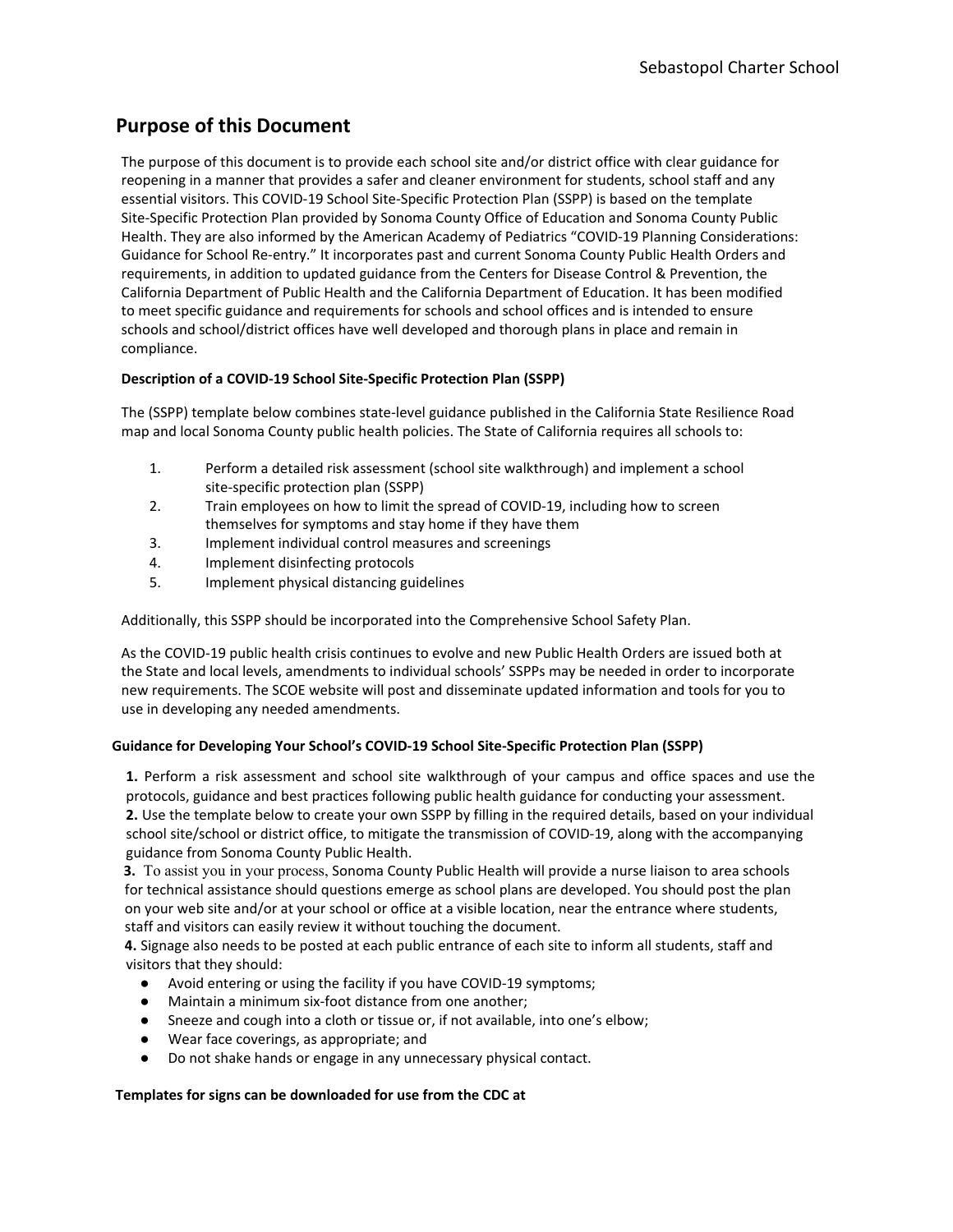[https://www.cdc.gov/coronavirus/2019-ncov/communication/print-resources.html?Sort=Date%3A%3Adesc&Aud](https://www.cdc.gov/coronavirus/2019-ncov/communication/print-resources.html?Sort=Date%3A%3Adesc&Audience=Schools) [ience=Schools](https://www.cdc.gov/coronavirus/2019-ncov/communication/print-resources.html?Sort=Date%3A%3Adesc&Audience=Schools)

#### **Tools for Developing Your School Site-Specific Protection Plan**

#### **1. COVID-19 School Site-Specific Protection Plan (SSPP) Template**

The Sonoma County Office of Education is providing this template that can be used by any school or district in Sonoma to create their own School Site-Specific Protection Plan (SSPP). It contains all of the standard content already written for you to re-open your school or school office and prompts you to "fill in the blank" where unique information is required in order to complete your SSPP. The template has been reviewed and is supported by Sonoma County's Public Health Officer.

#### **2. School Specific Best Practices**

The HCOE is monitoring updated guidance from the Center for Disease Control, the California Department of Public Health, the California Department of Education, and Sonoma County Public Health to support and promote emerging best practices to share with the school community in Sonoma. These best practices are based on alignment with local, State and federal guidelines in coordination with the county's Public Health Officer. There is a section in the Template document that instructs you to cut/paste best practices right into your SSPP.

| School or District Site Name                                                            |                                                                                                                   |  |
|-----------------------------------------------------------------------------------------|-------------------------------------------------------------------------------------------------------------------|--|
| Sebastopol Independent Charter School                                                   |                                                                                                                   |  |
| <b>Facility Address</b>                                                                 |                                                                                                                   |  |
| 1111 Gravenstein Hwy N, Sebastopol, CA 95472                                            |                                                                                                                   |  |
| This COVID-19 School Site-Specific Protection Plan (SSPP) was most recently updated on: |                                                                                                                   |  |
| August 14, 2020                                                                         |                                                                                                                   |  |
| The person(s) responsible for implementation of this Plan is:                           |                                                                                                                   |  |
| Name: Carrie Vazquez<br><b>Title: Operations Manager</b>                                |                                                                                                                   |  |
| as required and described in this SSPP.                                                 | I certify that all staff and parents have been provided a copy of this SSPP and that staff have received training |  |
| Signature:                                                                              | Date: 08/14/20                                                                                                    |  |

## **Specific Control Measures and Screenings**

☐1. All activities are consistent with and will adjust to changing applicable state and local Public Health orders.

☐2. Health and safety practices and protocols are in place, including hand washing, appropriate face coverings, and access to essential protective equipment. **Describe below: All facilities are equipped with PPE such as hand sanitizer, facial coverings, face shields, etc. Hand washing stations are available in most classrooms and buildings.**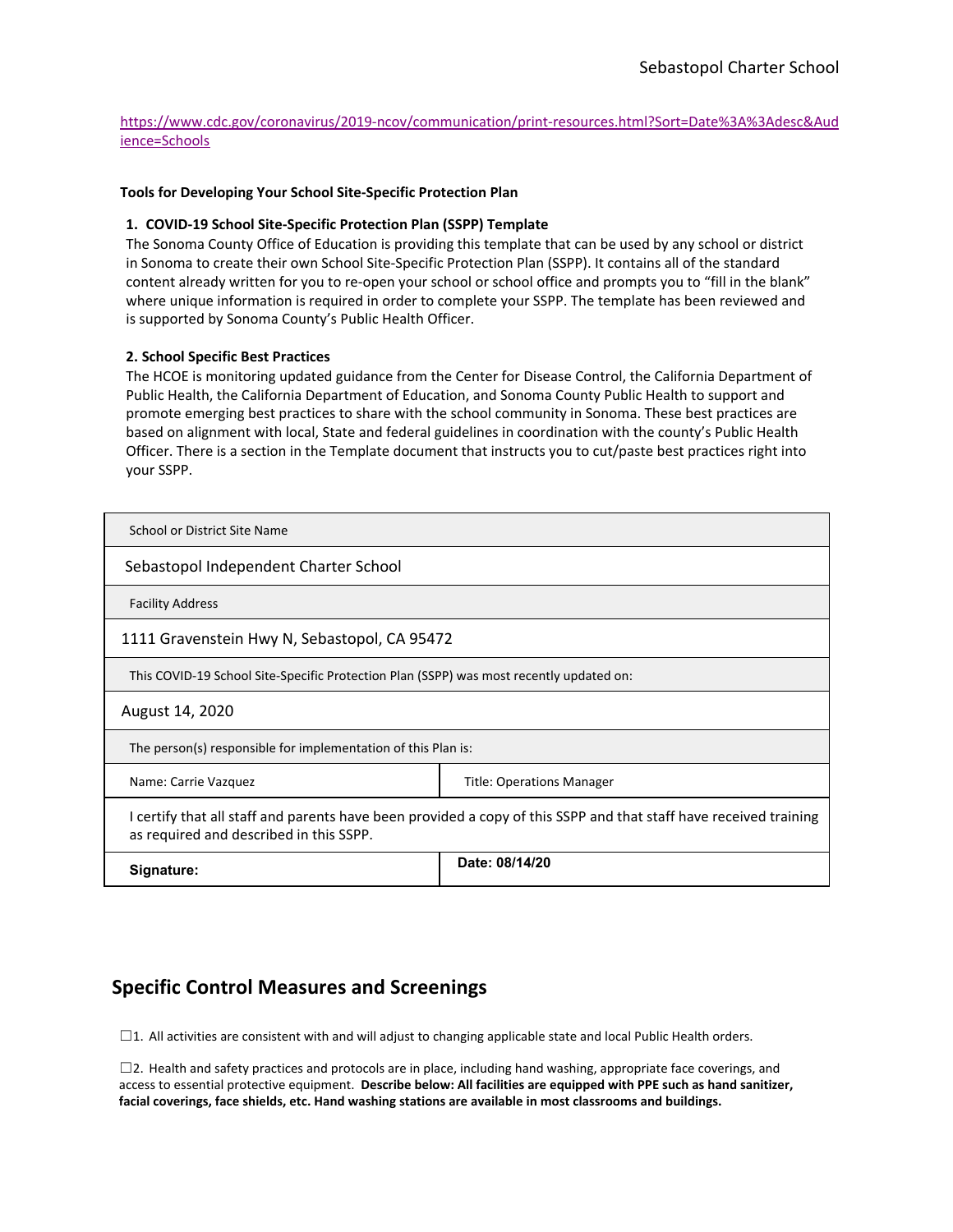$\square$ 3. Training is provided to all staff and students reinforcing the importance of health and safety practices and protocols. **Describe below**: All staff is responsible for completing Personal Protective Equipment training as well as Integrated Pest Management training for use for cleaning supplies, especially disinfectants.

 $\Box$ 4. A single point of contact will be established and identified at each school site to direct questions or concerns around practices, protocols, or potential exposure. This person will also serve as a liaison to Public Health and participate in the school's COVID-19 Task Force. **The name of this person is: Carie Vazquez, Operations Manager**

 $\square$ 5. Plans are implemented for intensified cleaning and disinfecting, including training for staff and access to cleaning supplies and essential protective equipment, and regular disinfecting of frequently touched surfaces. Schools are directed to use EPA-approved disinfectants for COVID-19.

 $\square$ 6. Health screening for each student is conducted daily prior to leaving home and includes symptoms and, history of exposure and temperature screening. In the classroom, teachers are vigilant for signs of illness in students and follow school protocols when a child becomes ill. **Describe process below: Health screenings are required for any student or staff during the first hour on campus. Anyone with a fever or experiencing symptoms will be isolated and sent home.**

 $\Box$  7. Staff and students who are sick are expected to stay home.

 $\square$ 8. Schools and districts will cooperate with Public Health to support testing strategies to mitigate transmission of COVID-19, including surveillance testing for staff on an agreed upon schedule throughout the school year. This may include testing of students with appropriate parental permissions obtained in advance.

 $\square$ 9. Protocols, actions and template communications are in place for the following COVID-19 related scenarios (link: [Sonoma County Public Health Protocols](https://www.scoe.org/files/SCOE_County_Health_Statement_on_School_Guidelines.pdf) for each scenario):

- a. A student or staff member either exhibits COVID-19 symptoms, answers yes to a health screening question or has a temp of 100.4 or above.
- b. A family member or someone in close contact with a student or staff member test positive for COVID-19.
- c. A student or staff member tests positive for COVID-19.
- d. A student or staff member tests negative for COVID-19 after any of the reasons in scenarios a, b or c.

 $\square$ 10. Distance staff desks at least 6 feet from student desks. Where practicable, physical distancing of six feet is maintained between students within a classroom or instructional area (distance of 3-6 feet is acceptable if other safety precautions are in place as specified in this document). Maximize distancing between desks to the extent possible by redesigning classroom space and removing non-essential furnishings. Facial coverings and other measures are intended to support the effectiveness of all levels of distancing.

 $\square$ 11. For elementary students, stable classroom cohorts (up to standard class size at each respective grade level) are maintained throughout each school day, and through each quarter or semester, with an assigned primary cohort teacher, and systems are in place to prevent the mixing of classroom cohorts. Prioritize stability of classroom cohorts over strict physical distancing.

□12. Where practicable, desks are arranged facing forward to minimize face to face proximity between students.

 $\square$ 13. School staff are permitted to visit and instruct more than one classroom cohort, strictly following physical distancing and face covering protocols, and must document/record visits to classrooms that are not identified as their primary classroom cohort. **Describe below:** Any change in teacher rotation will be documented for tracing purposes. Teachers will be responsible for notating their changes to schedules.

 $\Box$ 14. Routes for entry and exit to the campus will be designated for each classroom cohort, using as many entrances/exits as feasible. **Describe below: Unfortunately, many of our classrooms have only one entrance and exit. Only students for that class are allowed to enter the classroom.**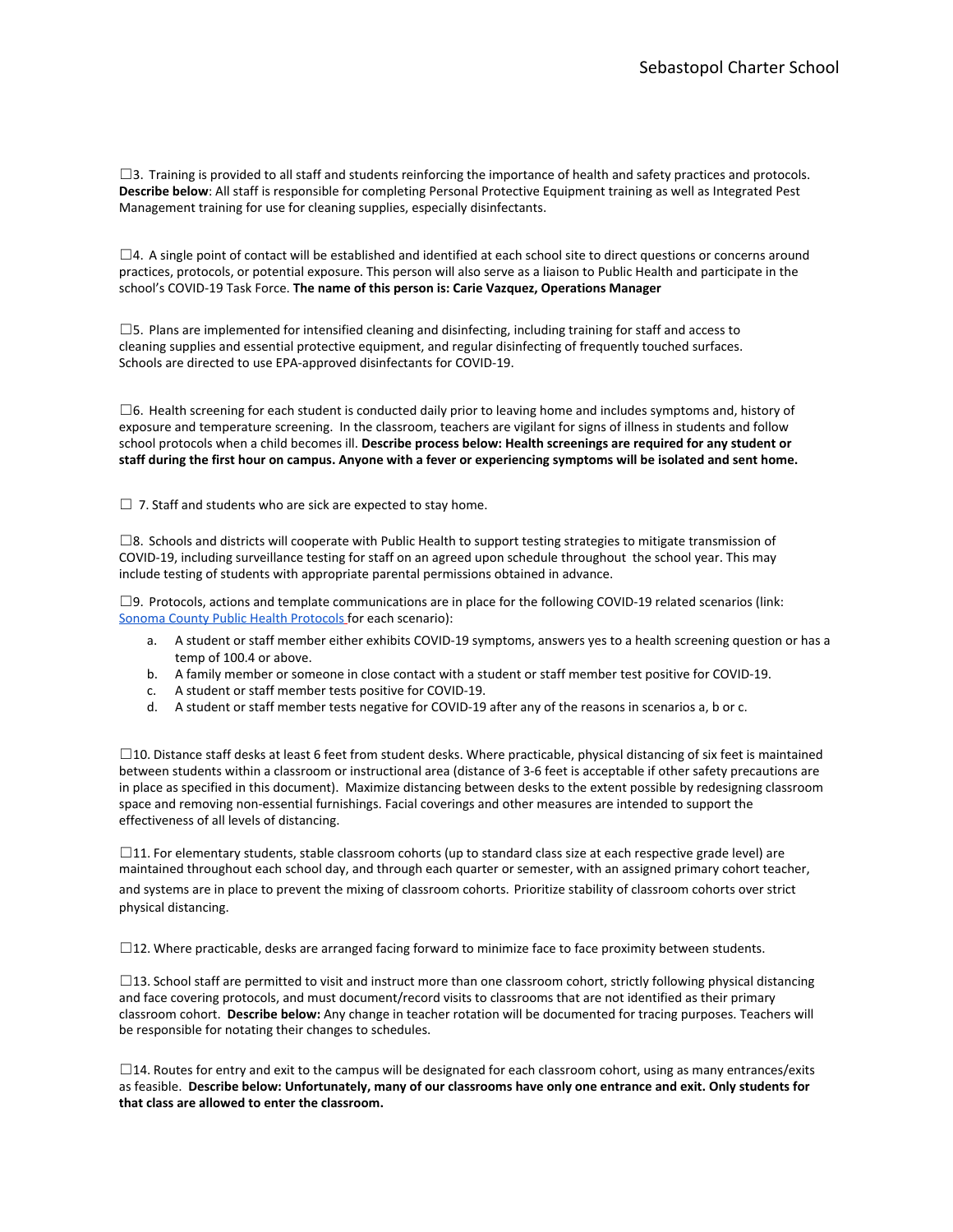□15. Schedules for arrivals, recess and lunch will be strategically coordinated to prevent mixing of classroom cohorts. **Describe below: Schedules will be staggered to avoid large gatherings in outdoor spaces for arrivals, departures and recess.**

 $\Box$ 16. Large gatherings (i.e., school assemblies) are currently prohibited.

 $\square$ 17. The use of outdoor space for instructional purposes is maximized, shared, and coordinated to ensure students remain in their cohort. **Describe below: Currently there are plans to erect a large outdoor tent used for outdoor learning. We are also building shade structures for Grades 5-8.**

 $\square$ 18. Use of shared playground equipment will be limited in favor of physical activities that require less contact with surfaces, and shared equipment will be cleaned between uses.

□19. Use of non-classroom space for instruction such as gymnasiums and multi-use rooms should be considered to support physical distancing with cleaning between uses.

 $\square$ 20. Meals will be served in classrooms with individually plated or bagged meals as much as practicable.

☐21. Routines and schedules will be developed to enable students and staff to regularly wash their hands at staggered intervals. **Describe below: Most classrooms have sinks for handwashing and new hand sanitizer stations will also be installed in each classroom.**

 $\square$ 22. Face coverings must be used in accordance with CDPH guidelines [\(link to document\)](https://files.covid19.ca.gov/pdf/guidance-schools.pdf#page=7#page=7).

 $\square$ 23. Training will be provided for staff and students on proper use of face coverings which will include instruction to minimize touching of face coverings.

 $\square$ 24. Sharing of supplies, manipulatives, toys, sports equipment, and other learning and recreational materials will be limited and each student will have separate individually labeled boxes or cubbies.

 $\square$  25. Sharing of electronic devices, clothing, books and other games or learning aides will be avoided as much

as practicable.

☐26. Non-essential visitors, including parent volunteers will be limited and essential workers will be required to adhere to all health and safety guidelines.

 $\square$ 27. This School Site-Specific Protection Plan outlining the above measures is completed, posted and shared with all stakeholders and updated as state and local Public Health guidance dictates.

## **Cleaning and Disinfecting Protocols**

|  | Thorough cleaning in high traffic areas is<br>performed regularly. Commonly used surfaces<br>are frequently disinfected. | $\Box$ | Sanitizing supplies are provided to promote<br>employees' personal hygiene. This may include<br>tissues, no-touch trash cans, hand soap, adequate<br>time for hand- washing, alcohol-based hand<br>sanitizers, disinfectants, and disposable towels. |  |
|--|--------------------------------------------------------------------------------------------------------------------------|--------|------------------------------------------------------------------------------------------------------------------------------------------------------------------------------------------------------------------------------------------------------|--|
|--|--------------------------------------------------------------------------------------------------------------------------|--------|------------------------------------------------------------------------------------------------------------------------------------------------------------------------------------------------------------------------------------------------------|--|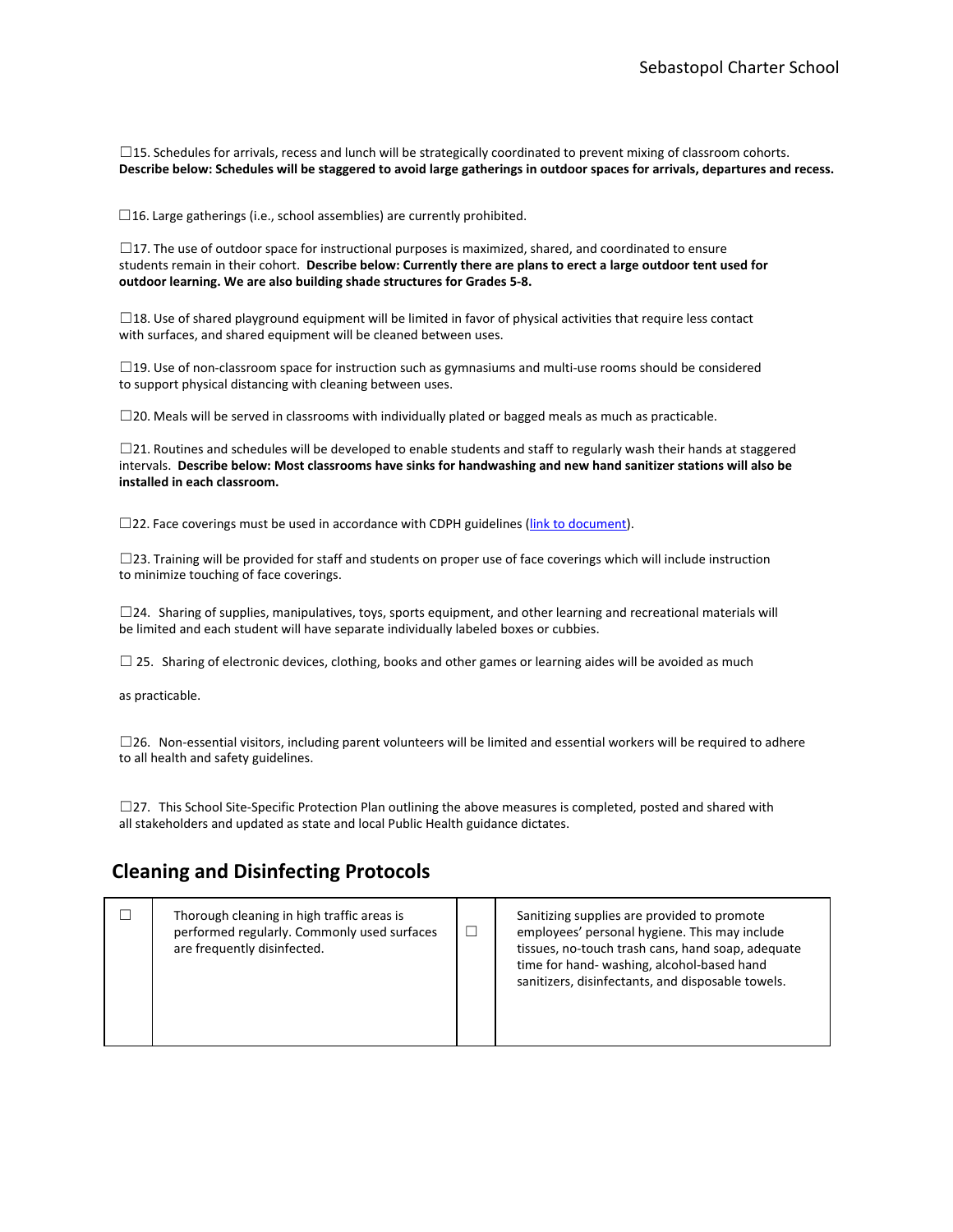| All shared equipment and touchable<br>surfaces are cleaned and sanitized<br>between each use.                                                                                                                                                                                                               | П | Cleaning products are used that meet the<br>Environmental Protection Agency (EPA)'s-<br>approved for use against COVID-19 list.                                                                 |
|-------------------------------------------------------------------------------------------------------------------------------------------------------------------------------------------------------------------------------------------------------------------------------------------------------------|---|-------------------------------------------------------------------------------------------------------------------------------------------------------------------------------------------------|
| All entrances and exits are equipped with<br>proper sanitation products, including hand<br>sanitizer and/or sanitizing wipes.                                                                                                                                                                               | □ | School hours and/or other procedures have<br>been modified to provide adequate time for<br>regular, thorough cleaning, product stocking,<br>or other measures.                                  |
| Hand washing facilities will be made<br>available and will stay operational and<br>stocked at all times and additional soap,<br>paper towels, and hand sanitizer are<br>supplied when needed. Antimicrobial soaps<br>are not required or recommended.<br>Sanitizers containing methanol may not be<br>used. | □ | Hands-free devices have been installed, if<br>possible, including motion sensor lights,<br>contact-less payment systems, automatic soap<br>and paper towel dispensers, and timecard<br>systems. |
| Hand sanitizer will be provided where<br>indoor plumbing is not readily available.                                                                                                                                                                                                                          | П | Staff is provided adequate time to implement<br>cleaning practices before and after shifts.                                                                                                     |

# **Schedule for Cleaning and Disinfecting high traffic areas and commonly used surfaces.**

Fill in the fields below with the schedule for how often each area is disinfected. Mark N/A for all that do not apply to your specific worksite and add any that are missing to "Other"

| Classrooms:                                                               | Offices:                  |  |  |  |
|---------------------------------------------------------------------------|---------------------------|--|--|--|
| Teachers are responsible for daily cleaning.<br>Janitorial Service 1 x wk | Janitorial Service 1 x wk |  |  |  |
| Restrooms:                                                                | Telephones:               |  |  |  |
| Janitorial Service 5 x wk                                                 | As needed                 |  |  |  |
| Handrails / door handles / shelving:                                      | Handwashing facilities:   |  |  |  |
| As needed                                                                 | Janitorial Service 1 x wk |  |  |  |
| Copy Machines / Scanners / Faxes:                                         | <b>Common Areas:</b>      |  |  |  |
| As needed                                                                 | Janitorial Service 1 x wk |  |  |  |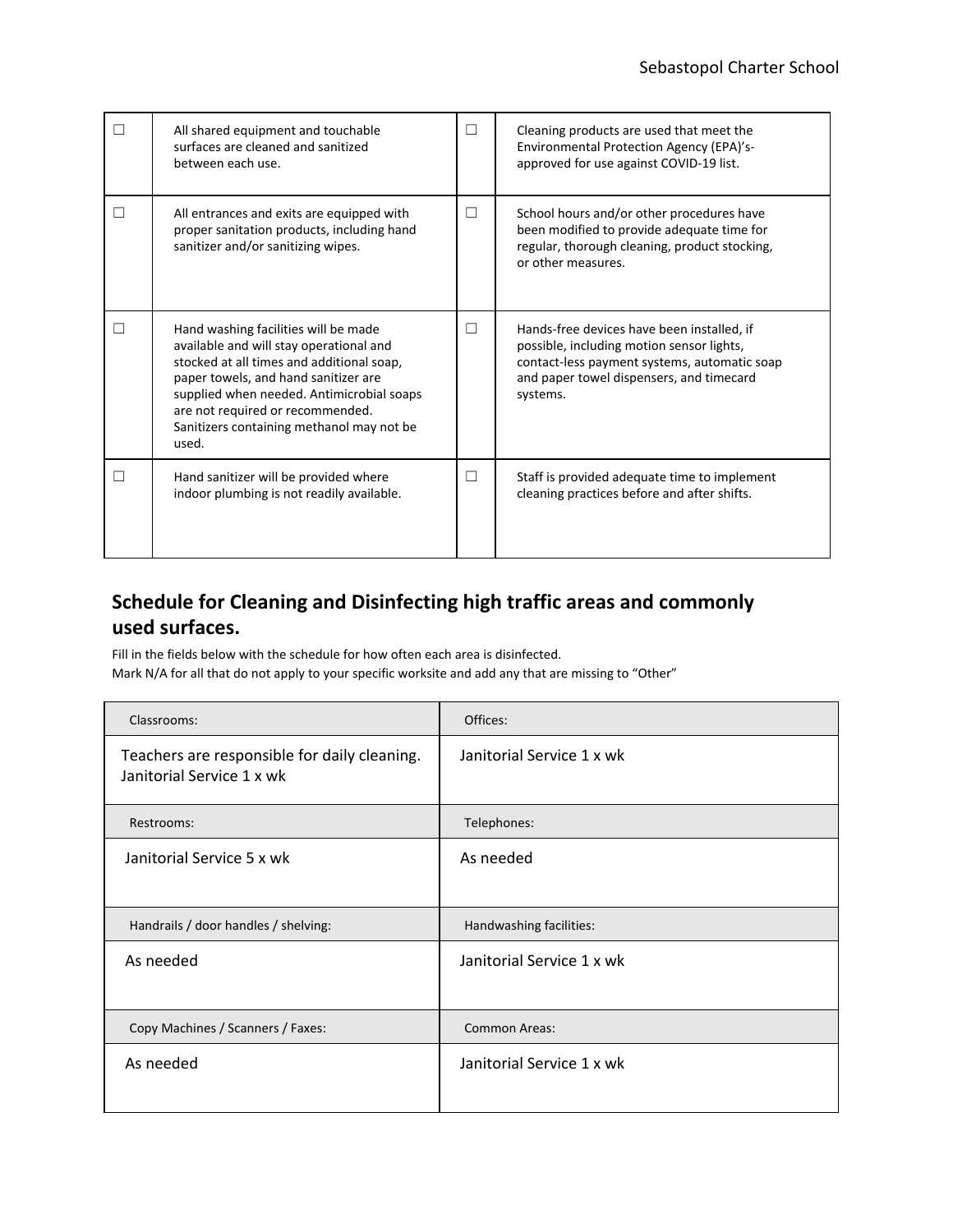| Playground Structures:      | <b>Outdoor Common Areas:</b> |  |  |  |
|-----------------------------|------------------------------|--|--|--|
| n/a                         | As needed                    |  |  |  |
|                             |                              |  |  |  |
| <b>Indoor Common Areas:</b> | Other:                       |  |  |  |
| Janitorial Service 1 x wk   |                              |  |  |  |
|                             |                              |  |  |  |
| Other:                      | Other:                       |  |  |  |
|                             |                              |  |  |  |

# **Physical Distancing Guidelines**

| Staff breaks and break rooms are managed to<br>allow employees to eat on premises in<br>designated areas where they can remain 6 feet<br>apart.                                                                                                                            | $\Box$ | Tape or other markings have been placed at<br>least six feet apart on sidewalks or other<br>walkways near public entrances with signs<br>directing students to use the markings to<br>maintain distance. |
|----------------------------------------------------------------------------------------------------------------------------------------------------------------------------------------------------------------------------------------------------------------------------|--------|----------------------------------------------------------------------------------------------------------------------------------------------------------------------------------------------------------|
| Staff desks are 6 feet from students. Where<br>practicable, physical distancing of six feet is<br>maintained to the greatest extent possible within a<br>classroom or instructional area. Three to six feet is<br>acceptable where requirements herein are in<br>practice; | $\Box$ | All desks or individual workstations within<br>office settings are separated by at least six<br>feet or employees otherwise maintain six<br>feet if workspace is limited.                                |
| Meals will be served in classrooms or outside<br>instead of cafeterias or dining rooms with<br>individually plated or bagged meals as much as<br>practicable;                                                                                                              | П      | The use of outdoor space for instructional<br>purposes is maximized, shared, and<br>coordinated to ensure students remain in<br>their cohort;                                                            |

# **Notification of COVID-19 Positive Case at School or Office Site**

| County of Sonoma Public Health is notified of all<br>positive COVID-19 cases. |  | Employers and employees are aware that<br>they can call Sonoma Public Health if a<br>suspected exposure has occurred at<br>707-268-2182. |
|-------------------------------------------------------------------------------|--|------------------------------------------------------------------------------------------------------------------------------------------|
|-------------------------------------------------------------------------------|--|------------------------------------------------------------------------------------------------------------------------------------------|